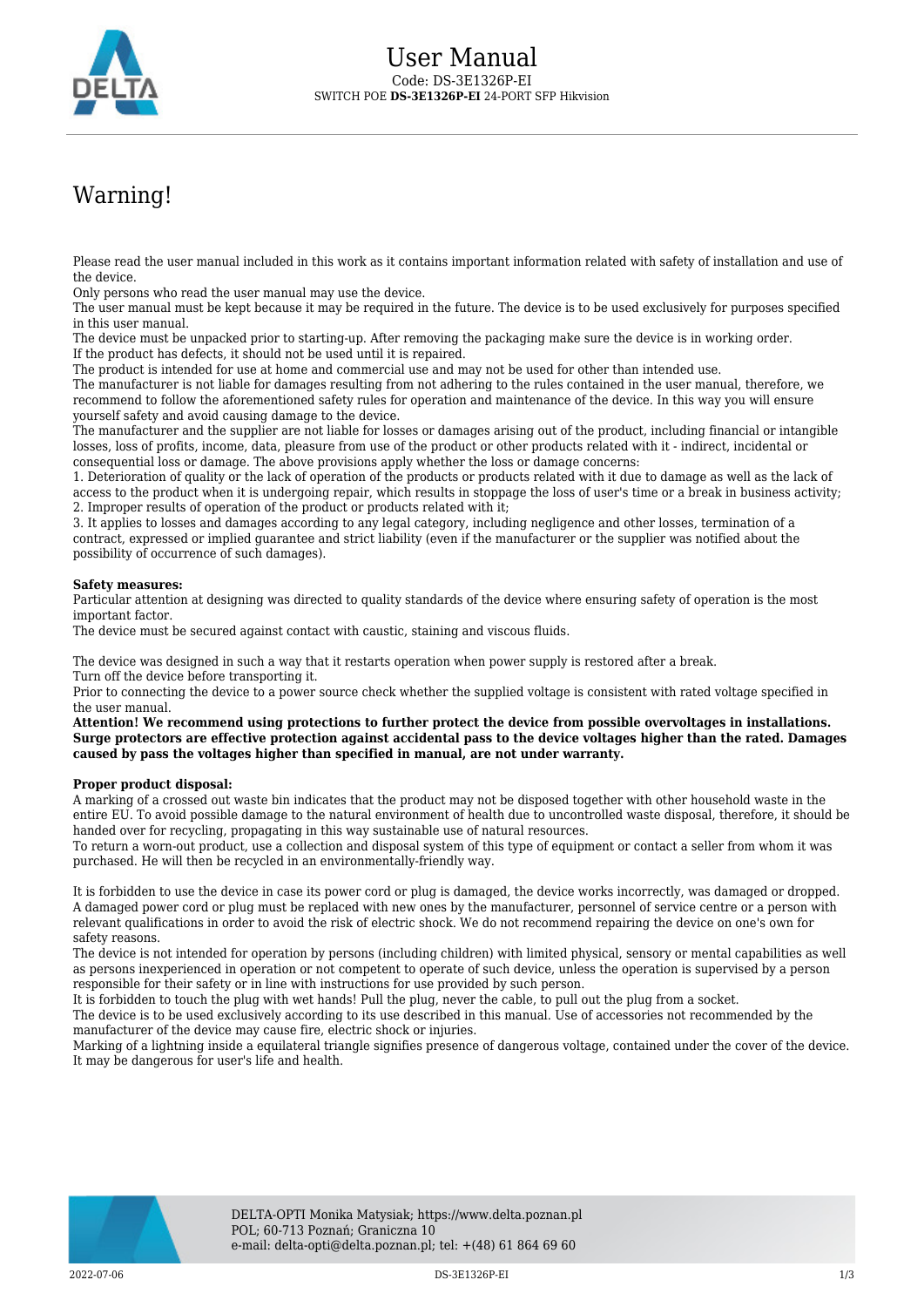



The DS-3E1326P-EI switch is designed for large streams of video data in the CCTV IP surveillance networks.

Attention! The SFP port requires the SFP module, which is available in our offer.

| LAN ports:                     | • 2 x port Combo: SFP (Base-X) / RJ45 (Base-T)                                                                                                                                                                                                                                          |
|--------------------------------|-----------------------------------------------------------------------------------------------------------------------------------------------------------------------------------------------------------------------------------------------------------------------------------------|
|                                | • 24 x RJ45 10/100 Base-T (24 x PoE (802.3af/at))                                                                                                                                                                                                                                       |
| Transmission speed:            | • 10 / 100 Mbps - 24 LAN & PoE ports<br>• 10 / 100 / 1000 Mbps - 2 Uplink ports<br>• 1000 Mbps - 2 SFP ports                                                                                                                                                                            |
| Maximal output power:          | 30 W / port PoE                                                                                                                                                                                                                                                                         |
| Maximal total power:           | 370 W                                                                                                                                                                                                                                                                                   |
| MAC addresses table:           | 16k                                                                                                                                                                                                                                                                                     |
| Management via WWW / console:  | -                                                                                                                                                                                                                                                                                       |
| Default IP address:            | 192.168.1.64                                                                                                                                                                                                                                                                            |
| Default admin user / password: | $admin / -$                                                                                                                                                                                                                                                                             |
| Operation modes:               | · Extend On: 300 m, 10 Mbps @ UTP cat. 5e, 6<br>$\bullet$ Extend Off : 100 m, 100 Mbps @ UTP cat. 5e, 6                                                                                                                                                                                 |
| Main features:                 | • protection against lightning discharges and voltage differences and strokes<br>between devices<br>• High priority ports : 1  8<br>• Configuration and management from the iVMS-4200 application<br>• View topology and network status<br>• Possibility of aggregation of G1, G2 ports |
| LED diodes:                    | Power, Link/Act, PoE, PoE Max, G1, G2                                                                                                                                                                                                                                                   |
| Certificates:                  | CE                                                                                                                                                                                                                                                                                      |
| Power supply:                  | 100  240 V AC                                                                                                                                                                                                                                                                           |
| Operation temp:                | $-10 °C$ 55 °C                                                                                                                                                                                                                                                                          |
| Weight:                        | $2.84$ kg                                                                                                                                                                                                                                                                               |
| Dimensions:                    | 440 x 221 x 44 mm                                                                                                                                                                                                                                                                       |
| Manufacturer / Brand:          | Hikvision                                                                                                                                                                                                                                                                               |
| SAP Code:                      | 301801790                                                                                                                                                                                                                                                                               |
| Guarantee:                     | 3 years                                                                                                                                                                                                                                                                                 |



DELTA-OPTI Monika Matysiak; https://www.delta.poznan.pl POL; 60-713 Poznań; Graniczna 10 e-mail: delta-opti@delta.poznan.pl; tel: +(48) 61 864 69 60